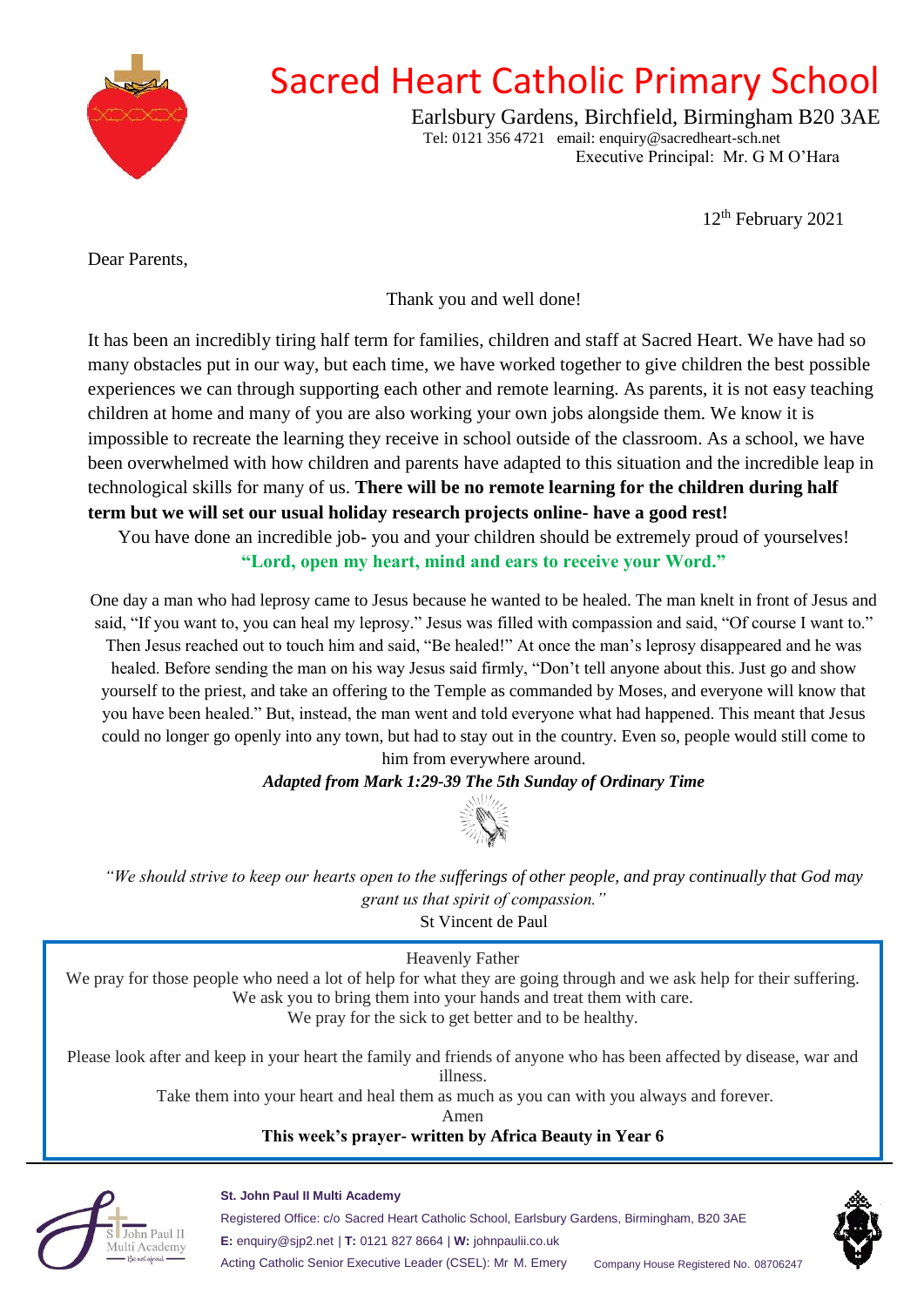

# Sacred Heart Catholic Primary School

Earlsbury Gardens, Birchfield, Birmingham B20 3AE Tel: 0121 356 4721 email: enquiry@sacredheart-sch.net Executive Principal: Mr. G M O'Hara

# The Wednesday word is



**Season of Lent**



Wednesday 18<sup>th</sup> February is Ash Wednesday, the first day of Lent, which starts our preparation for Easter. Lent is a special time when the Church invites everyone to examine their lives, to make Lenten promises and make a fresh start with God and with each other. It's a time to make a change for the better by turning away from things which are wrong for ourselves or others. During this time, we encourage children to pray, fast and give alms. This year, we will be supporting the children through their spiritual journey remotely. This does not make it any less important for us as a Catholic school. The following ways will help your child to reflect and turn away from their wrong doings during Lent. **At home as a family**

#### **Walk with Me calendars**

These calendars will be emailed to all parents today and will also be on Google Classroom. Please use these to give your child a focus each day during Lent and take part in the activities suggested.

#### **Sponsored activity for Father Hudson's care homes**

Our fundraising this year will be focused on raising much needed funds for Father Hudson's care homes who do so much for Birmingham communities. Please find out more about this charity below. [https://youtu.be/UjY9ocfMYgw](#page-0-0)

Your child will be sent a sponsorship form to collect and raise as much money as possible by the good deeds that they do. They can record their efforts on the jamboard created for them on Google Classroom.

#### **Creating a reflective prayer area at home**

Sadly, we cannot send home our Lenten prayer bags as usual so we would like children to create their own quiet prayer space at home. We will add details about this to Google Classroom. It would be lovely if you could send photographs in for their teachers to see.

#### **Easter Basket Blessing**

Mrs McGrory has kindly offered to support the children in school, and at home, in making Easter Baskets. These will be blessed as part of a Polish tradition which many of our families may be familiar with.

#### **At home and at school**

#### **Live streamed Mass each Friday**

The children in school will celebrate Mass virtually every Friday and we encourage children at home to do the same via the link below. This is such an important part of our journey through Lent and we will be asking the children to reflect on the Gospel afterwards in a special way as we do in school. [http://www.htrc.org.uk/](#page-0-0)

## **CAFOD Interactive Lenten calendars**

The children will begin their morning welcome videos by using the CAFOD resources which give the children a clear worship focus each day. You are more than welcome to use this resource as a family at home too. [https://cafod.org.uk/Education/Primary-teaching-resources/Lent-resources-for-children](#page-0-0)



#### **St. John Paul II Multi Academy**

Registered Office: c/o Sacred Heart Catholic School, Earlsbury Gardens, Birmingham, B20 3AE **E:** enquiry@sjp2.net | **T:** 0121 827 8664 | **W:** johnpaulii.co.uk Acting Catholic Senior Executive Leader (CSEL): Mr M. Emery Company House Registered No. 08706247